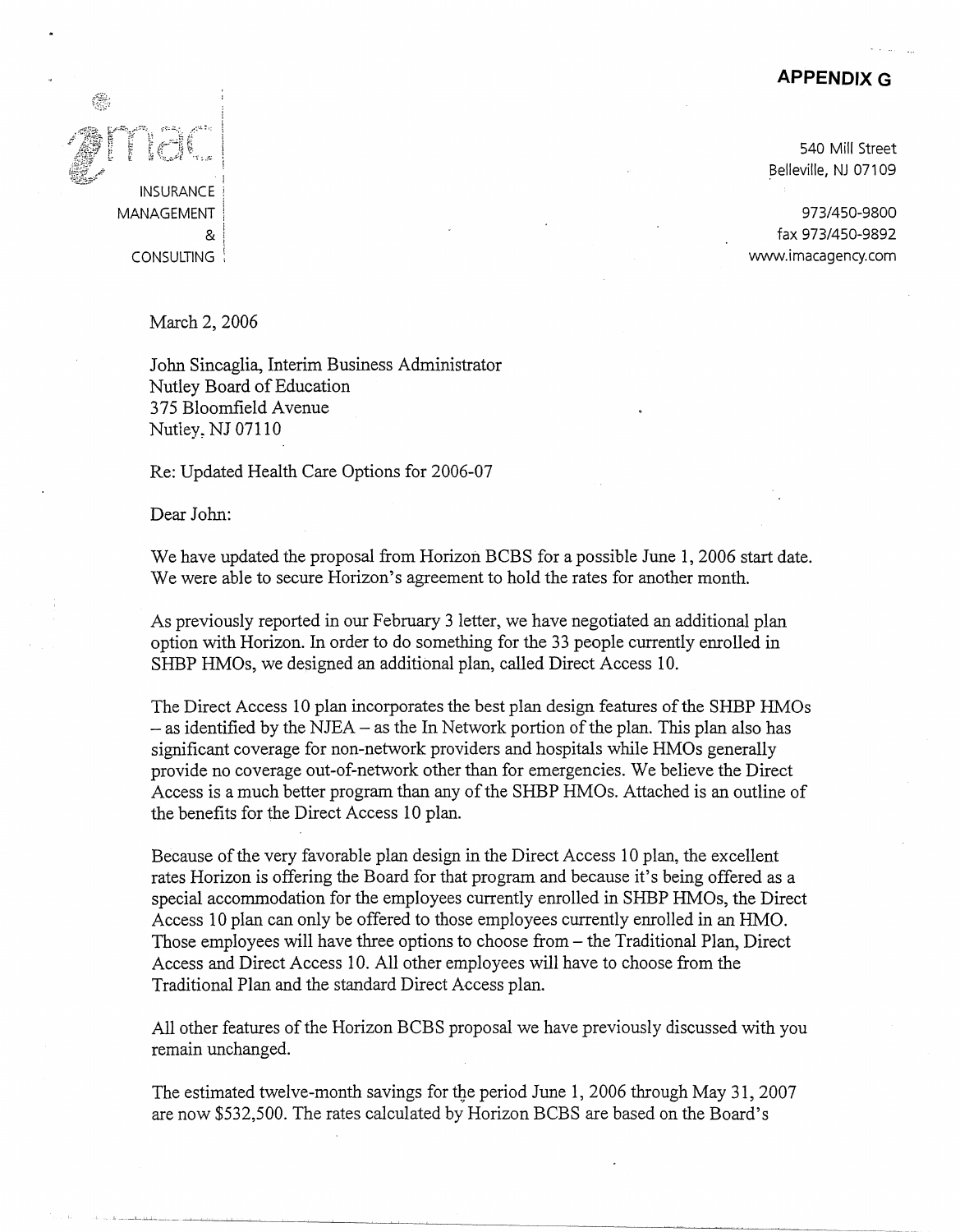claims experience with the SHBP for the three-year period ending October 31, 2005. Because the claims experience will be seven months old by June 1, 2006, any further delay beyond June 1 would almost certainly require that the Board start the process all over by buying updated claims experience from the SHBP - for a \$2,000 fee payable to the SHBP - and Horizon would then re-underwrite the group and develop new rates.

## **Financial Savings**

The following table summarizes the projected costs under the Horizon BCBS option as compared to the SHBP for the period June 1, 2006 through May 31, 2007. Since the SHBP requires at least 60 days advance notice from departing employers, you would have to give notice to the SHBP before April 1, 2006, in order to change health insurance programs on June 1, 2006.

|                                        |             | Savings vs  |      |
|----------------------------------------|-------------|-------------|------|
| Projections for 6/1/06 through 5/31/07 | Annual Cost | <b>SHBP</b> |      |
| <b>SHBP</b> Projected Costs            | \$5,980,908 |             |      |
| Horizon BCBS Fully-Insured Costs       | \$5,448,419 | \$532,489   | 8.9% |

Attached is a spreadsheet showing more detail about these numbers, including actual rates. The projections are based on actual SHBP rates for 2006 and an assumed 10% increase from the SHBP on January 1, 2007. We understand that Chris Lowery of the SHBP told the Board he expects that the actual SHBP rate increases for 2007 will be 12% to 13%, so the Board's actual savings may be greater than we are projecting. The Horizon rates include the A4 surcharge for retiree coverage and compensation for IMAC Insurance Agency as your broker and consultant.

Let us know if you have any questions.

Sincerely,

Joseph Maurillo

Joseph Maurillo President

cc: Mr. Joseph Zarra, Superintendent of Schools Dr. Gerard M. Parisi, President, Nutley Board of Education Mrs. Maria Alamo, Nutley Board of Education Dr. Philip T. Casale, Nutley Board of Education Mr. Gerard Del Tufo, Nutley Board of Education Mr. Al Restaino, Nutley Board of Education Mr. James Viola, Nutley Board of Education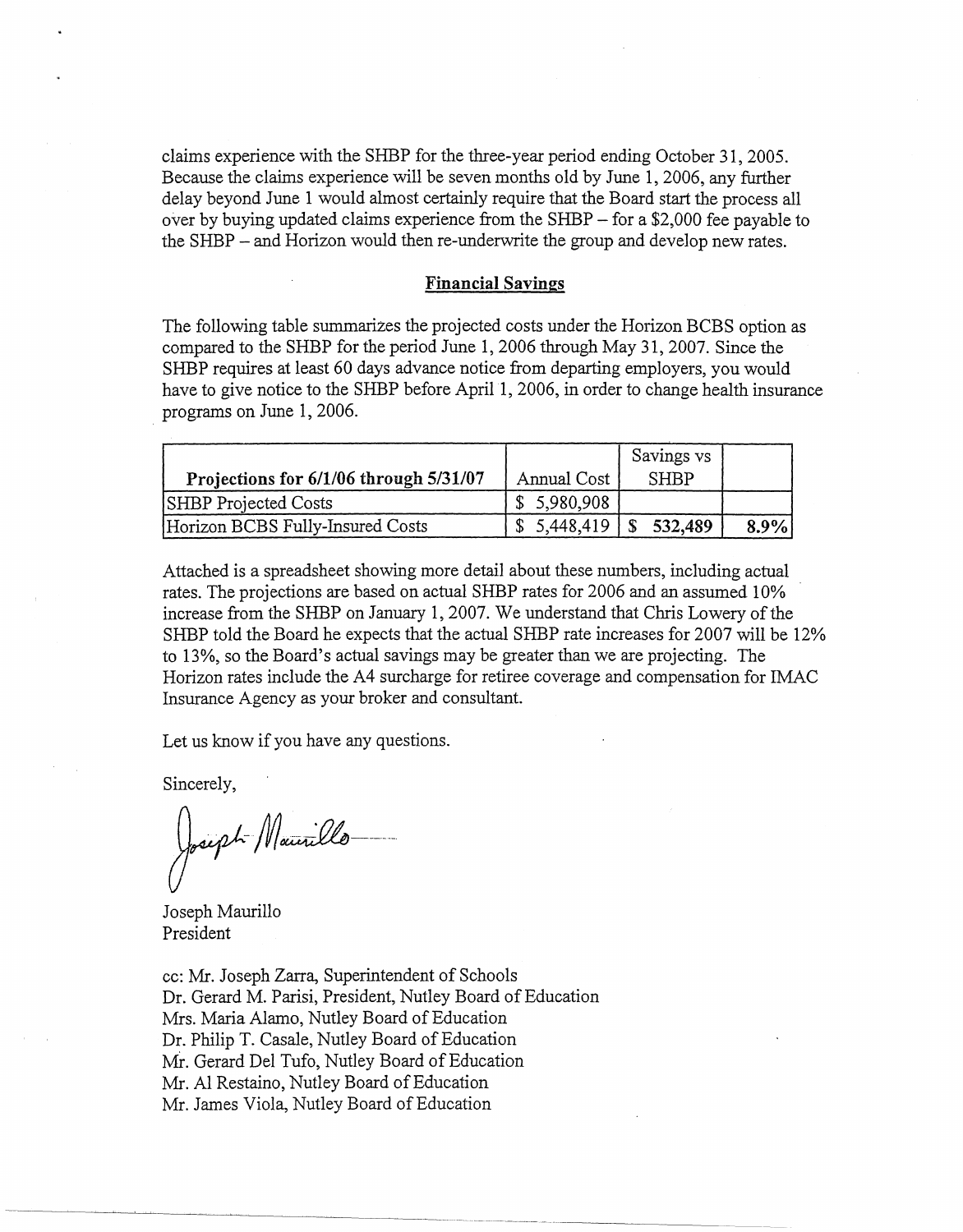## Nutley Board of Education SHBP vs Horizon BCBS June 1, 2006 - May 31, 2007

 $\ddot{\phantom{a}}$ 

 $\ddot{\phantom{a}}$ 

| <b>Traditional Plan</b>                          |         |                           |                         |                                                                           |                             |            |                 |
|--------------------------------------------------|---------|---------------------------|-------------------------|---------------------------------------------------------------------------|-----------------------------|------------|-----------------|
| Actives                                          | Single  | <b>HW</b>                 | Family                  | P/C                                                                       |                             |            | Totals          |
| <b>Enrollment Medicall</b>                       | 121     | 105                       | 120                     | 17 <sub>1</sub>                                                           |                             |            | 363             |
| SHBP 2006 Rate \$                                | 542.83  | 1,178.37<br>\$            | \$1,378.95              | 789.79<br>-\$                                                             |                             |            |                 |
| SHBP 2007 Rate (est. 10% increase) \$            | 597.11  | \$1,296.21                | \$1,516.85              | 868.77<br>-\$                                                             |                             |            |                 |
| SHBP 2006-07 Annualized Cost \$                  | 821,030 | $\frac{1}{2}$ \$1,546,611 | \$2,068,425             | 167,830<br>-\$                                                            |                             |            | 4,603,896<br>\$ |
|                                                  |         |                           |                         |                                                                           |                             |            |                 |
| Horizon 2006-07 Fully Insured Rate \$            | 520.85  | \$1,130.64                | $\frac{1}{2}$ 1,323.10  | 757.80<br>- \$                                                            |                             |            |                 |
| Horizon 2006-07 Fully Insured Annualized Cost \$ |         | 756,270 \$1,424,612       | \$1,905,264             | 154,592<br>-SI                                                            |                             |            | 4,240,738<br>S  |
|                                                  |         |                           |                         |                                                                           |                             |            |                 |
|                                                  |         | H/W No                    | Family No               | H/W One On Family One                                                     |                             | P/C No     |                 |
| Retirees N/A - NO IMPACT TO DISTRICT             | Single  | lMedicare                 | Medicare                | <b>IMedicare</b>                                                          | <b>On Medicare Medicare</b> |            | Totals          |
| Enrollment                                       |         |                           |                         |                                                                           |                             |            | 0               |
| <b>SHBP 2006 Ratel \$</b>                        | 722.45  |                           |                         | $$1,572.86$ $$1,839.15$ $$1,079.43$ $$1,346.22$                           |                             | \$1,052.72 |                 |
| SHBP 2007 Rate (est. 10% increase) \$            | 794.70  |                           |                         | $$1,730.15 \;   \; $2,023.07 \;   \; $1,187.37 \;   \; $1,480.84 \;   \;$ |                             | \$1,157.99 |                 |
| Horizon 2006-07 Fully Insured Rate               | 692.87  | 1.509.10<br>£.            | $1.764.59$   \$<br>l Si | 982.37                                                                    | .288.90<br>-\$              | \$1,010.05 |                 |

Horizon Direct Access (to replace SHBP NJ Plus)

 $\ddot{\phantom{a}}$ 

| Actives                                       | Single        | IHM         | lFamilv                  | IP/C   |  | Totals   |
|-----------------------------------------------|---------------|-------------|--------------------------|--------|--|----------|
| Enrollment                                    | <b>201</b>    |             | 57                       |        |  | 108      |
| <b>SHBP 2006 Ratel \$</b>                     | $345.70$   \$ | 769.40   \$ | 895.20                   | 510.46 |  |          |
| SHBP 2007 Rate (est. 10% increase) \$         | 380.27        | $846.34$ S  | 984.72                   | 561.51 |  |          |
| SHBP 2006-07 Annualized Cost \$               | 86.425   \$   |             | 259.673 5 637.830 \$     | 25.523 |  | ,009,451 |
|                                               |               |             |                          |        |  |          |
| Horizon 2006-07 Fully Insured Rate \$         | $331.70$   \$ | 738.24      | 858.94<br>- \$           | 489.79 |  |          |
| Horizon 2006-07 Fully Insured Annualized Cost | 79,609   \$   |             | $239,190$ \$ 587,518 \\$ | 23,510 |  | 929,826  |

 $\sim 10$